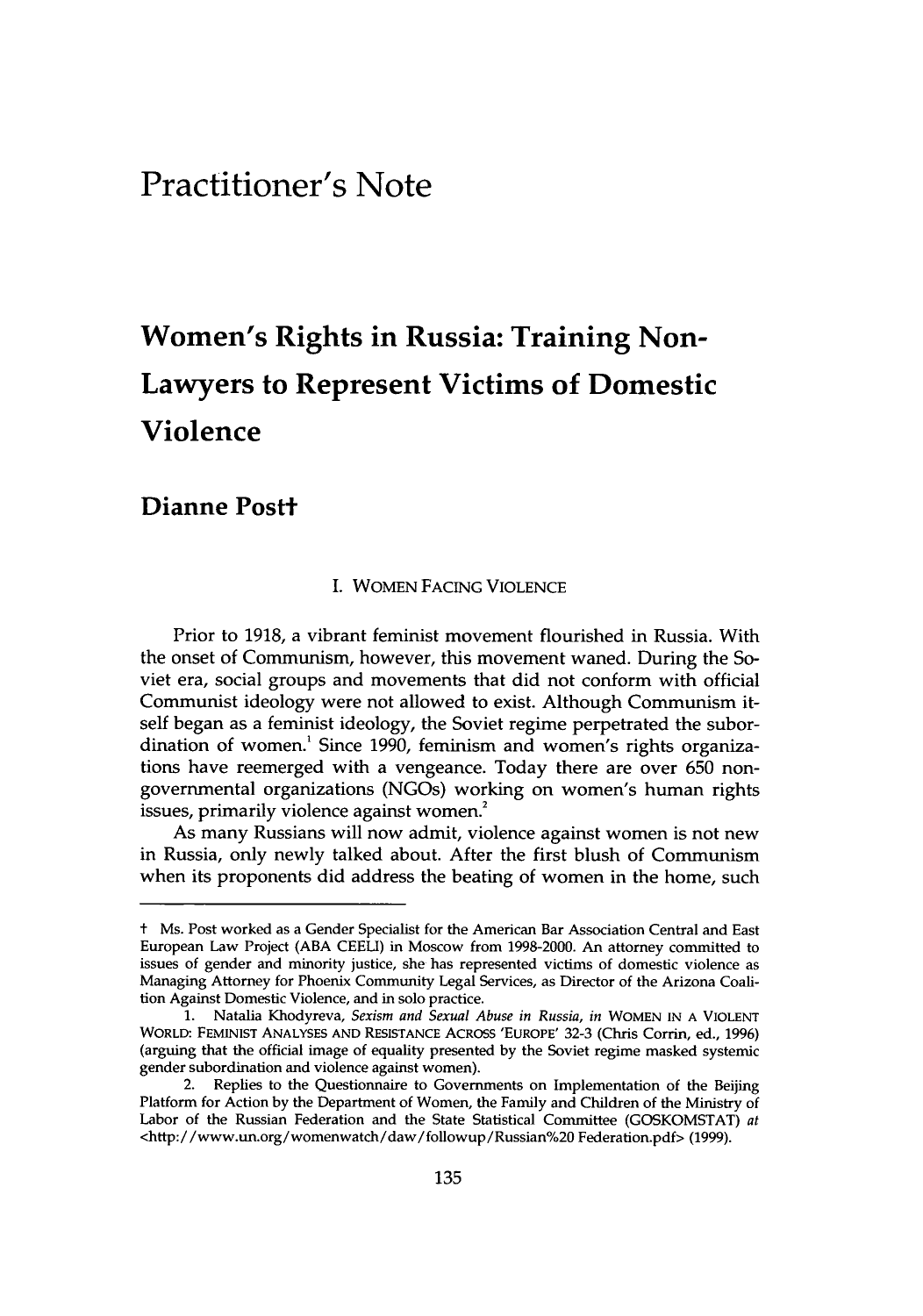abuse became, as in the United States and other countries, a taboo topic. It was considered a family affair not fit for public debate. Each woman was to bear her burdens bravely and silently. Only in 1995 did the first battered women's crisis center (Center ANNA) start its hotline and the first rape crisis center (Syostri) begin its work. Despite the vigor of the emerging feminist movement, there are still only four to six shelters for battered women.<sup>3</sup> The Russian movement to address the issue of battered women is about where the U.S. movement was in 1980. At that time, women's groups in the United States were becoming aware of the magnitude of the problem, but public awareness was nil. A few programs existed in the most progressive cities, and in others, women's groups were marching. Few allies existed in the government, law enforcement agencies, the medical profession, or elsewhere, and few laws existed to protect women and children who were victims.

Russian women have no time to waste. Approximately fourteen thousand Russian women are murdered annually in domestic violence situations, and there is no public outcry.4 That a comparable number of Russian men died in the ten-year war with Afghanistan by contrast, is considered a national tragedy.<sup>5</sup> In the United States, the number of women murdered in such situations has recently declined from an estimated 3,000 to 1,320.6 Since Russia only has a population of 150 million compared to the United States' 280 million, this means that the per capita rate at which Russian women are murdered through domestic violence is almost twenty times that in the United States.

A recent Human Rights Watch report on Russia detailed a response to domestic violence cases that is analogous to that which prevailed in the United States two decades ago: the police routinely refuse to accept complaints from domestic violence victims;<sup>7</sup> in rape cases the woman is often blamed;<sup>8</sup> prosecutors refuse to prosecute all but the easiest cases;<sup>9</sup> and doc-

<sup>3.</sup> I observed that there were only four to six shelters during my stay to Russia in during **1999-2000.** According to Human Rights Watch, only two shelters existed in **1997. HUMAN** RIGHTS WATCH, VOL. **9,** No. **13,** Too LITTLE Too **LATE: STATE RESPONSE** TO **VIOLENCE** AGAINST WOMEN 46 (Dec. **1997).**

<sup>4.</sup> Radio Free Europe/ Radio Liberty, *Figures on Family Violence Released* (Oct. 21, **1997),** at <http://www.rferl.org/newsline/1997/10/211097.html>. Other sources state that the number of deaths is 12,000, Human Rights Watch, *What Will It Take? Stopping Violence Against Women: a Challenge to Governments (June* 2000), *available at* <http://www.hrw.org/backgrounder/wrd/fiveplus.htm>, and **15,000,** Sergei Strokan, *Russia: NGOs Condemn Sexual Discrimination in the Moscow Workplace,* INTER PRESS SERVICE, Nov. **3, 1995,** *available at* **1995** WL **10135459.** Between **1993** and **1998,** approximately **30, 000** "felonious homicide(s) and attempts to kill" were committed each year. GOSKOMSTAT OF RUSSIA, **RUSSIA** IN **FIGURES** 12.1 **(1999),** <http:/ /www.gks.ru/scripts/eng/1c.exe?XXXX12F.13.2.1/011110R>.

**<sup>5.</sup>** Carlotta Gall, *Misgivings on the Russian Front Line,* Moscow TIMES, Dec. 15, 1994, at no. **611** (noting that **13,000** Russian soldiers died in the Soviet War in Afghanistan).

**<sup>6.</sup>** BUREAU OF **JUSTICE** STATISTICS, **U.S.** DEP'T OF JUSTICE, **PUB.** No. **178247, INTIMATE** PARTNER **VIOLENCE** 2 (May 2000), *available at* <http://www.ojp.us.gov/bjs/ abstract/ipv.htm>.

*<sup>7.</sup> See* HUMAN RIGHTS WATCH, *supra* note **3,** at 21-22.

**<sup>8.</sup>** *See id.* at **19.**

**<sup>9.</sup>** *Id.* at **31-32,** 40.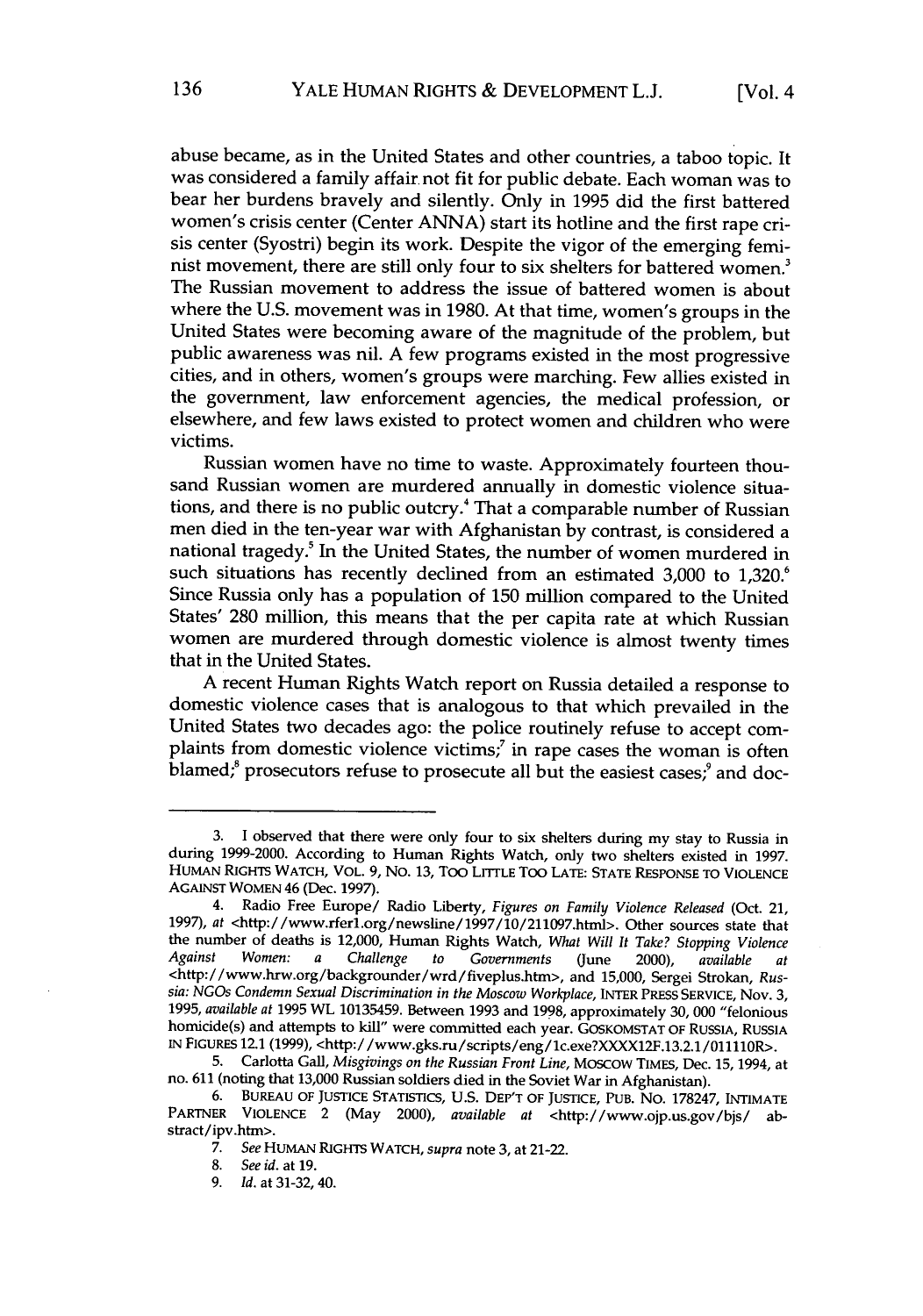tors are inaccessible to or even hostile toward sexual assault victims.<sup>10</sup> In the United States, lawyers were pivotal in addressing these problems. Individual and class action lawsuits brought "swift and often meaningful change" in the way police responded to victims of domestic violence." Lawyers wrote the laws for the first orders of protection and lobbied for their passage. Lawyers brought civil actions against perpetrators and governmental agencies. In the Russian Federation (RF), that source of reform is missing.

#### II. THE MISSING LINK

A primary reason for the lack of legal representation for victims of domestic violence in Russia is that most attorneys only advise clients in such cases; they don't litigate. There is no concept of class action lawsuits such as those brought against the police in the United States, and there is still a great fear of suing the State or even disagreeing with police officers or prosecutors when they distort or misunderstand the law. The American notion of "civil rights attorney" is absent. Lawyers who were trained under Soviet rule have a very narrow idea of the role of lawyers in society and do not conceive of law as an instrument of social change. Thus, most Russian lawyers do not identify with advocating for victims' rights but rather carry the same stereotypes and prejudices about battered and raped women as the rest of society.

Legal efforts to reform the Russian response to domestic violence are also hampered by the astounding degree of legal misinformation provided to victims and ignorance among lawyers. For example, crisis center staff and doctors wrongly believe that patients, including rape victims, must get police referral slips to receive medical treatment. The Human Rights Watch study mentioned previously reports that few victims get referrals because most police refuse to give them.<sup>12</sup> Many doctors also refuse to treat a rape victim if she lacks a police referral, even though it is a criminal offense to deny medical treatment to someone who is hurt or sick.<sup>13</sup>

Another prevalent myth is that only a State-paid forensic physician can perform a rape exam or can testify in legal proceedings.'4 Most regions or cities in Russia have only one State-run evidence center. Moscow, a city of ten million, and its surrounding region have only three.<sup>15</sup> The centers are poorly staffed, often without any gynecologists.<sup>16</sup> This scarcity of State forensic doctors who are able to perform rape examinations, along with the belief that an examination by such a doctor is a prerequisite to bringing a

<sup>10.</sup> *Id.* at 26-30.

**<sup>11.</sup>** R. **EMERSON** DOBASH & **RUSSELL** P. **DOBASH,** WOMEN, **VIOLENCE** AND SOCIAL CHANGE 295-96 (1992).

<sup>12.</sup> HUMAN RIGHTS WATCH, *supra* note 3, at 24-25.

<sup>13.</sup> Ugolovnyi Kodeks RF **[UK RF]** [Criminal Code] arts. 124, 125.

<sup>14.</sup> HUMAN RIGHTS WATCH, *supra* note 3, at 26.

<sup>15.</sup> *Id.*

<sup>16.</sup> *Id.*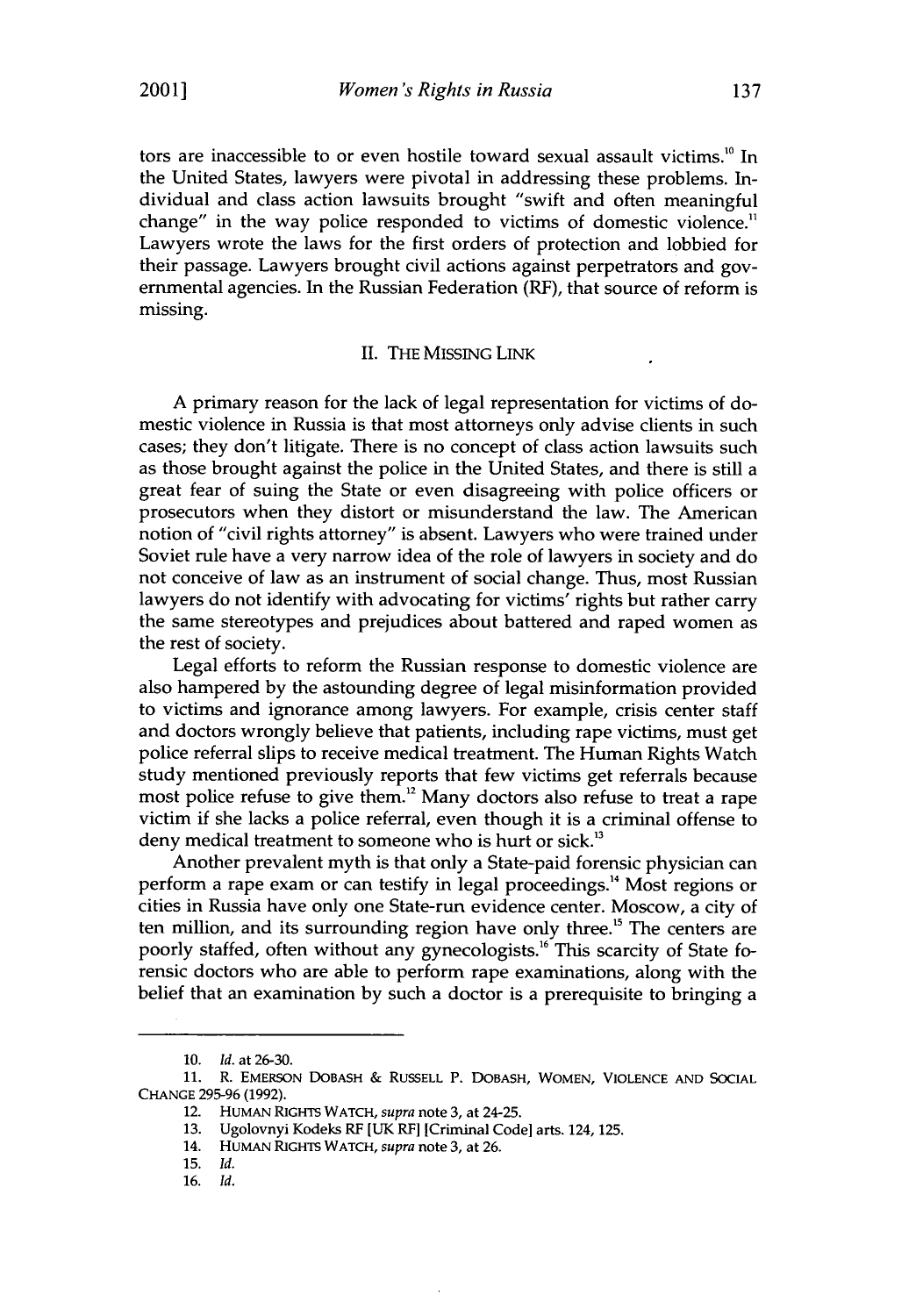legal action, is a further reason why few rape cases are brought.<sup>17</sup> In fact, non-State paid doctors *can* testify to what they observe,<sup>18</sup> although they must do so as regular witnesses, not experts.

To the great surprise of US lawyers, another common myth is that attorneys are prohibited from talking to their witnesses, including experts, before trial. Many Russian lawyers assume that this would be coaching and would be illegal.<sup>19</sup> To the contrary, experienced Russian attorneys have said that lawyers who do not prepare their witnesses are incompetent. Yet this myth continues to be prevalent among experienced as well as novice attorneys.

Many attorneys, even those who volunteer at the crisis centers, remain very conservative and some very "Soviet" in their thinking. They do not investigate cases, prepare witnesses, cross-examine the opposition's witnesses, intervene in the government's investigation, or even discuss the case with the government attorney. They seem to believe that whatever the government says is the way it is. At a December 1999 lawyer training session organized by the Gender Law Project of the American Bar Association Central and East European Law Project (ABA CEELI), not one of 36 attorneys present had ever cross-examined a State-paid expert.

If the interest is there, however, training lawyers can work. For example, one lawyer who attended the December class credited the techniques she learned at the ABA CEELI training--cross examination, use of documentary evidence and experts, and making an effective closing argumentas the keys to her victory in a very difficult child custody case that no one thought she could win.<sup>20</sup>

#### **Ill.** GENDER LAW PROJECT OF ABA CEELI

CEELI was formed in 1991 to address the need for legal reform in the former Soviet Union. Today it has approximately sixty attorneys in twentytwo countries of the former Soviet Union and Eastern and Central Europe. The attorneys focus on Rule of Law, legislation drafting, criminal law, commercial law, clinical legal education, and gender law. From Moscow, I headed the Gender Law Project, an initiative that began in December 1996. The project's mission was to address violence and discrimination against

**<sup>17.</sup>** Estimated number of doctors is taken from an interview with Dr. Larissa Romanova, early 1999, Moscow. During a recent follow-up conversation on Feb. 23, 2001, Dr. Romanova reported that she is now training 6 colleagues. She also mentioned how she finally has a new examination table, but is still looking for a colposcope.

<sup>18.</sup> Ugolovno-Protsessual'nyi Kodeks RF [UPK **RF]** [Code of Criminal Procedure] arts. 69, 276.

**<sup>19.</sup>** This popular notion is not a codified rule. In Russia, lawyers are not taught to be zealous advocates of their clients, as required by the American rules of professional responsibility. I suspect that this "rule" developed during the Soviet regime when defense attorneys were just for show and never talked to their clients. But no one is sure where the notion came from or how it is perpetrated.

The case seemed difficult to win because the opposing side had connections to the military: the father was a lieutenant in the police and his mother, the child's grandmother, was a colonel in the military.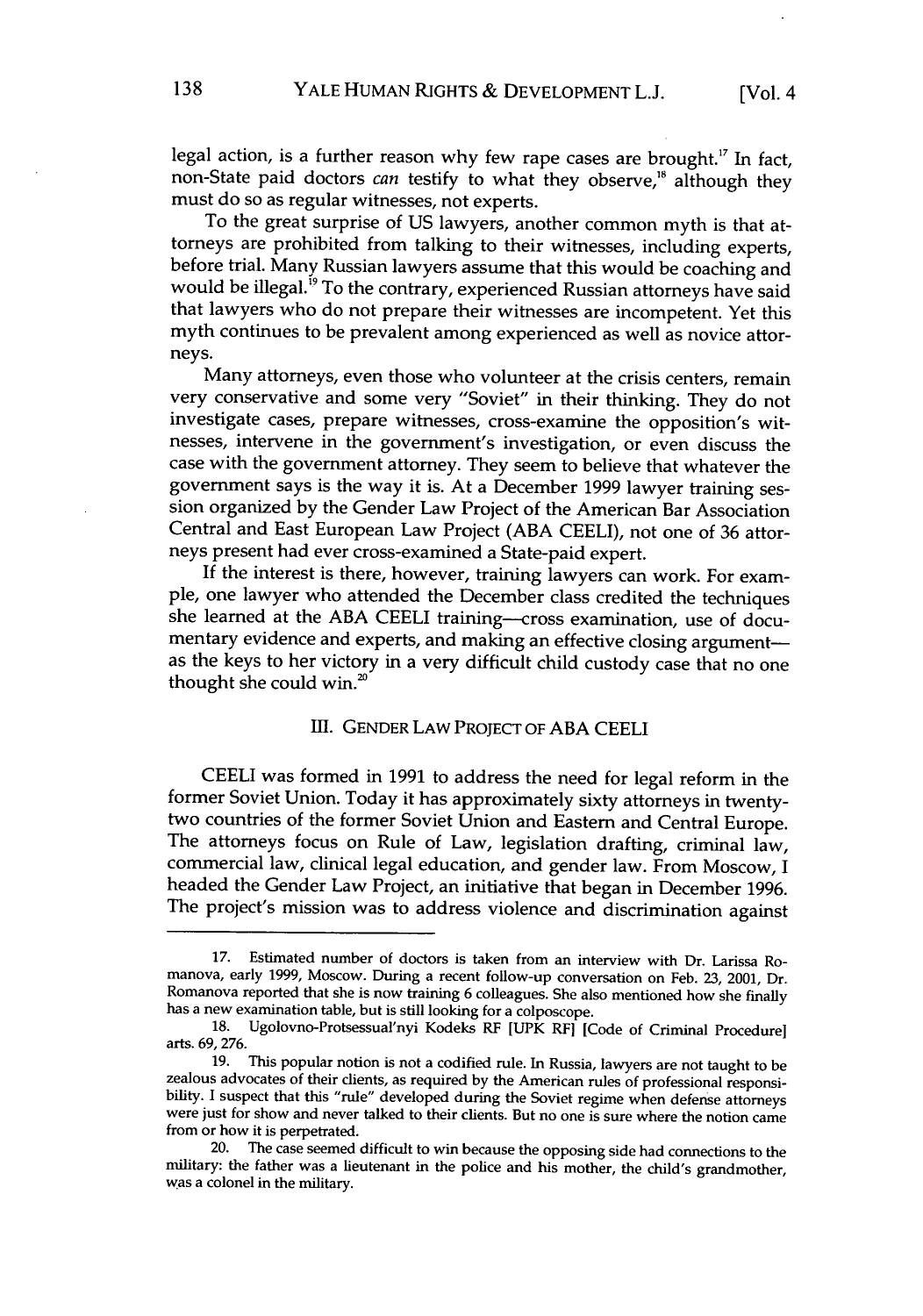women by promoting the development of NGOs and training lawyers and judges on women's rights issues.

At first, the NGOs working on violence against women were skeptical about the possibility of changing such an entrenched social reality in Russia. The women would say, "You can't accomplish anything in Russia on violence against women. We have a proverb, 'If he beats me, he loves **me."'** Then I told them a personal story. When I was seventeen in 1964, I lived in Muscoda, Wisconsin, a tiny town of 800 on the Wisconsin River. One of my girlfriends was being beaten by her boyfriend and I told her to break up with him. She replied, "But I know if he takes the time to hit me to correct me, then he really loves me." Russians may have a proverb for this sentiment, but the sentiment is international. Women suffer from similar problems around the globe. If other countries can address these problems, so can Russia.

It was both shocking and comforting to the Russians that women in the United States had struggled with the same problems. When I described working in the early domestic violence movement, how I was thrown out of the police academy in 1980 for criticizing how the police handled cases of domestic violence, threatened with contempt citations by judges if I mentioned violence against women again in the courtroom, and laughed at in the state legislature when I testified about violence against women, they began to understand that women in Russia and the United States have far more similarities than differences. We knew we had much to learn from each other. After I shared my own experiences in the early domestic violence movement with my Russian colleagues, tensions between us relaxed, barriers fell, and we began to communicate openly.

One of the Gender Law Project's main endeavors is the Legal Literacy Course for women's rights activists. This course evolved from a casual conversation about the sheer lack of adequate legal representation. During my first year working with the NGOs, they became increasingly frustrated in their efforts to find competent attorneys to advise their clients. Either they couldn't find any attorneys, or the ones they found were very conservative, full of stereotypes themselves, or non-committed. Law students were better, but they too worked with the victims for only a short time. On the way home from a seminar in Tula one day, an activist asked me, "Can you teach me how to do it?" Thus, the Legal Literacy course was born.

Under Russian law, non-lawyers can represent clients in court<sup>21</sup> and organizations can bring complaints, including criminal ones.<sup>22</sup> Therefore, it was possible to train lay activists to represent battered women in legal proceedings. Originally there was some concern from the Gender Law Project's funding organization that attorneys would complain that jobs were being taken away from them. But domestic violence victims have no money to pay attorneys, and even in they did, most attorneys wouldn't take these cases. In reality, all the Russian lawyers we asked to teach the

<sup>21.</sup> UPK RF art. 47.

<sup>22.</sup> *Id.* at art. 108.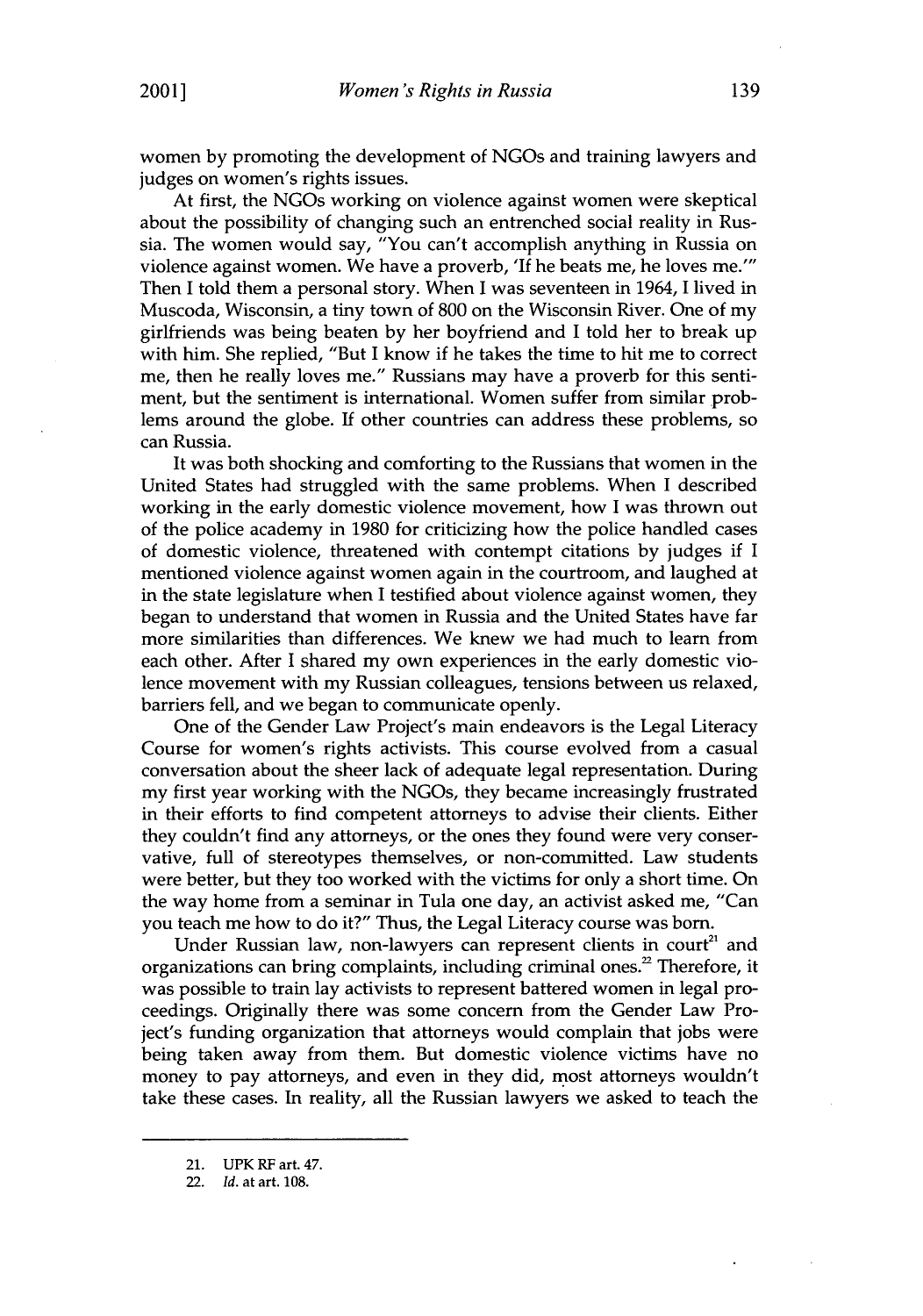program were very enthusiastic. None expressed concern about nonlawyers taking jobs or money away from them.

While the main goal of the Gender Law Project remains training lawyers and while that effort should not be abandoned, significant challenges stand in the way. As the United States becomes less involved in Russia, funding for legal training programs is being cut. Without outreach and concentrated time in the country, those lawyers interested in human rights can't be found or mentored. The bad economy and lack of democratic change in Russia has made many who would have been interested fearful or hopeless. Until such conditions improve, training the women activists is a sound alternative.

Another major effort of the Gender Law Project is public legal education. It is well known that the general level of legal literacy in Russia is extremely low in relation to other developed countries.<sup>23</sup> To improve public awareness of the law, we created and distributed 258,000 Rainbow of Rights brochures on domestic violence, sexual assault, sexual harassment, family law, housing, labor, and constitutional rights. While this public education is valuable and necessary, it is not enough. Knowledgeable lawyers or "social advocates"-as the non-lawyers call themselves-are necessary to guide citizens through the maze of procedures or their newfound knowledge won't do them much good.

#### IV. STRATEGY

The first step in organizing legal training of non-lawyers was to identify who would receive the most benefit and be most likely to utilize the training. We decided that those women already working on women's rights issues were the best targets. **A** general announcement was sent out **by** e-mail, fax, and mail to every women's group we were familiar with asking for applicants for the course. The requirements were that they had to attend all nine classes, take the information back to the their local community, and represent poor, battered women for at least two years. Criteria for acceptance included geographical distribution and demonstrated commitment to women's issues. We asked that only one person apply from each organization. If we had worked with the person previously, that helped us make our selection. The **ABA** capped the class size at twenty-five participants to allow for small group activity and interactive teaching.

The classes were given on Fridays and Saturdays, for eight hours each day. The Russian office staff of **ABA CEELI** and others warned that Russians would not work long hours, especially on a Saturday. On the contrary, the students were intensely interested and actively participated the entire time. The lawyers who taught them were impressed **by** their interest and abilities, and could not believe they were non-lawyers. The topics for the classes were based on my past experience working with Russian NGOs, my personal knowledge of what preparation is necessary to represent

**<sup>23.</sup>** Often, even judges do not have their own copies of the laws.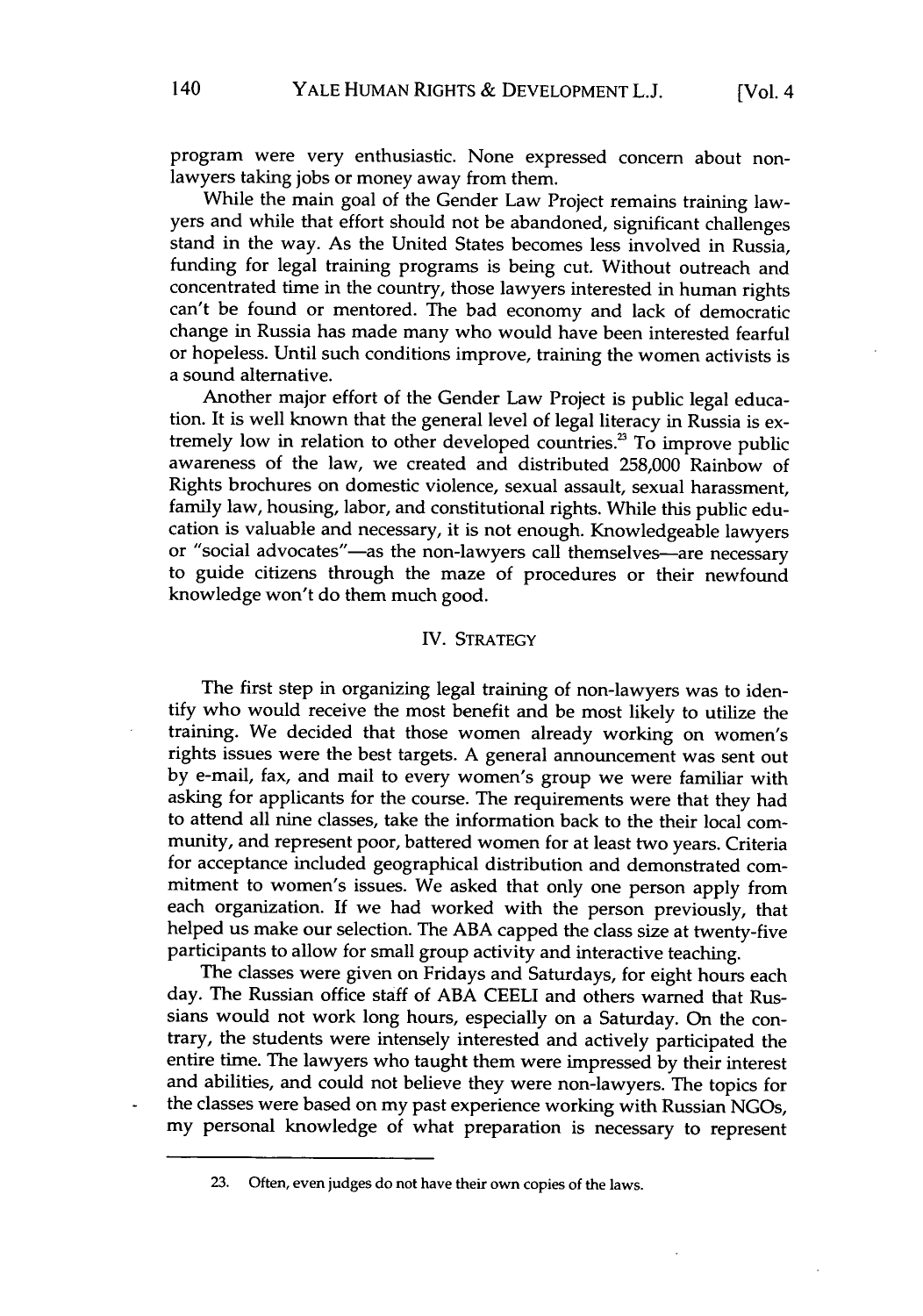women victims of violence, and my previous experience teaching on the subject. Because we did not have the resources to address every problem faced by battered women in Russia, we concentrated on the most common situations and dilemmas.

Primarily, the instructors were lawyers with whom I had worked or who were recommended in the program and by Russian partners. Some of them were also women's rights advocates who had already worked as trainers in my seminars. All of the instructors were paid \$100. The main challenge was finding qualified Russian teachers who knew or could learn interactive teaching methods. All instructors were asked to incorporate interactive techniques of teaching, which are novel in Russia. None of the instructors had previous experience in this area, so I often had to help them write hypothetical problems and exercises and devise varied, interactive, and practical lesson-plans.

The Legal Literacy Course consisted of ten topics: an introduction to the Russian Codes, the Constitution, civil procedure, family law, criminal law and procedure, civil law, labor law, housing law, international law, and legal writing. Russian practitioners taught all classes in Russian except legal writing. Legal writing is not taught in Russian law schools, so there was no Russian instructor available. In fact, the ABA CEELI helped to publish the first known Russian language legal writing text in the Spring of  $2000.<sup>24</sup>$  For that reason, legal writing was taught in English with a Russian interpreter.

The introductory class was designed to familiarize trainees with Russian legal norms. The structure of the Russian Criminal Code is similar to that of the United States Model Penal Code, with general norms first, then substantive provisions detailing individual crimes, punishments attached to each crime or type of crime, and criminal procedure in a separate code. What the Russian Criminal Code lacks are definitions, which must be supplied by Supreme Court commentary. In addition, the students learned about other legal norms, arising from presidential decrees, the constitution, and international law. Instructors explained the structure and language of the Codes, and demonstrated how to use the index to find specific sections. Since the instructor was a specialist in commercial law, she drafted hypothetical problems for which they had to find specific code sections on nonprofit registration and liability.

The second class was on the Russian Constitution, which is not the strong backbone of the law as is the U.S. Constitution. The Russian Constitution is fifty-seven pages and hundreds of articles long. The lesson focused on an overview of the various sections, how the Constitution applies to the political process and individual rights, and methods of applying provisions to concrete problems. One important focus was on Article 40. Although lawyers, prosecutors, and judges often say that Article 40 of the Constitution forbids eviction of a violent husband from the home, it clearly

<sup>24.</sup> See **E.S.** Shugrina, Teknika Yuridicheskovo Pis'ma [Technical Legal **Writing],** (2000). In my experience at **ABA** CEELI with the Russian legal community, **this** is the first legal writing text to appear in Russian.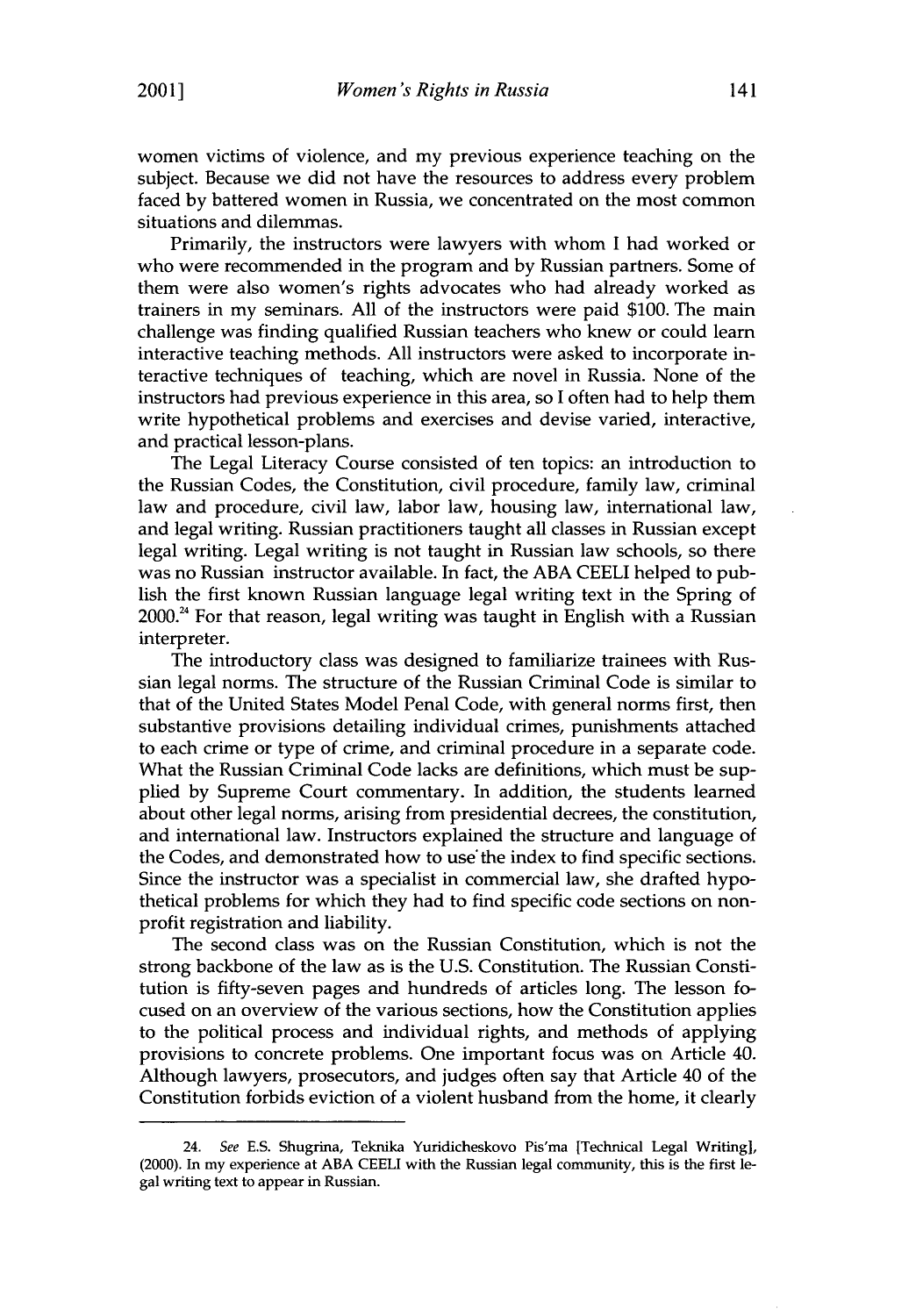does not.<sup>25</sup> Rather, the Constitution says that the government cannot arbitrarily deprive a person of his home.<sup>26</sup> Seventy-five per cent of the judges who have participated in judicial trainings organized by the ABA CEELI Gender Law Project have agreed that it would not be arbitrary to evict someone after a hearing based on his violation of the law. The constitutional law instructor focused to a lesser extent on Article 53, the victims' rights provision, which unfortunately is completely ignored.<sup>27</sup>

The next class concerned civil procedure, a little-developed area of Russian law. This session covered the process of filing a complaint, courtroom procedures, strategy, tactics, and filing an appeal. The instructor, who works in family violence, discussed many of her own cases, explained why she chose the strategies she did, and shared with the students some of the "tricks of the trade." One such trick allows lawyers to obtain copies of their clients' files despite the existing bureaucratic obstacles. There exists only one copy of each file at the courthouse and the victim or her attorney has to copy by hand whatever sections they want. Yet often she is given only thirty minutes to do so, even when the file is several inches thick. This attorney would take her client with her and the client would sneak out of the building with parts of the file, photocopy them elsewhere, and run back to take another section until she had copied the entire file. All the while, the attorney sat there poring over the file so the clerk could not take it away.

For our fourth class, a family law practitioner using the case study method showed how lawyers fail to use the provisions that do exist for protecting victims. For example, Russian law has a rarely-used article which states that an abuser should not be given custody of the child.<sup>28</sup> Child support collection is also an enormous problem in the area of family law because there is no central database of information about payments and no enforcement mechanism. The students asked many questions from their personal experiences working daily with battered women. Criminal law and procedure was the least successful class, as we were unable to find an instructor who was familiar with the problem of domestic violence and its potentially lethal consequences. The trainees were often more sophisti-<br>cated and knowledgeable about using criminal law in these situations than the attorneys, who continued to urge the advantages of encouraging reconciliation, in spite of vehement disagreement from the trainees. This was a problem both of not knowing enough attorneys to find a good instructor and of the reality that there are not many good attorneys doing human rights work in Russia. We supplemented this class with a lecture by a criminal law professor who was no more familiar with the dynamics of domestic violence, but was more neutral than our attorney-teachers.

Within the vast field of civil law, the instructors focused on two areas:

<sup>25.</sup> Konstitutsiia RF **[KoNsT.** RF] [Constitution], art. 40 (1993).

**<sup>26.</sup>** *Id.*

<sup>27.</sup> *Id.* at art. **53.**

<sup>28.</sup> Kodeks Zakonov o Brake, Seme i Opeka **RF** [KZoBSO RF] (Code of laws on mar- riage, family, and guardianship) art. 69.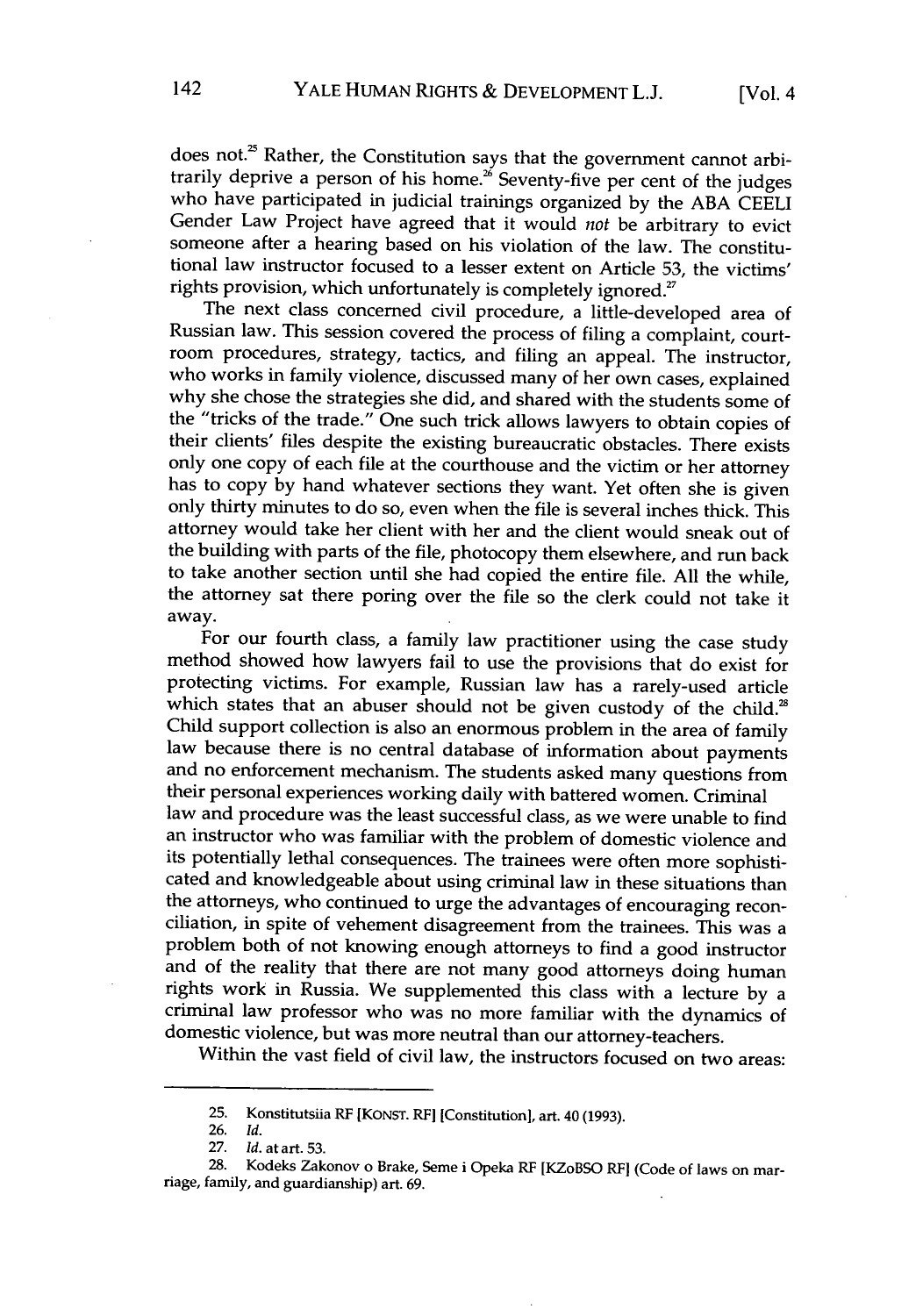**2001]**

legal issues confronting NGOs and contract law. It is very difficult for NGOs in Russia to register properly and comply with regulations because the laws in this area, especially regarding tax ramifications, are sometimes contradictory and ever-changing. In addition to reviewing common legal problems of NGOs, within contract law we addressed consumers' problems. Although not directly relevant to alleviating domestic violence, consumers' problems were identified by the social advocates as a repeated concern of their clients. Common problems for Russian consumers include shoddy workmanship on consumer goods and apartment repairs.

The two young attorneys who taught labor law worked at the AFL-CIO Free Trade Institute and focused on the rights of labor unions and individual workers. Unfortunately, they did not focus on the problem that most affects Russian women: sexual harassment. Human Rights Watch has documented widespread sex discrimination in the Russian workplace.<sup>29</sup> But there is not yet a movement to address it. The prevailing attitude toward sexual harassment in Russia is that it is just "part of [the] culture."<sup>30</sup>

Another area of law crucial to advocacy for battered women is housing law. Because of severe housing shortages, in many cases battered women must continue to live with their batterers, even after divorcing them.<sup>31</sup> It is difficult to divest owners or even occupants from their property rights in the apartment. It is possible to evict a violent person; the housing code provides that if someone is destroying his home or is impossible to live with, he can be evicted and lose the right to reside in the property, though not his legal right of ownership.<sup>32</sup> However, even the eviction procedure is sparsely used.

The international law class used as a backdrop the Convention on the Elimination of All Forms of Discrimination Against Women (CEDAW), the main international instrument setting a standard for women's rights, which Russia has ratified.<sup>33</sup> CEDAW has proven to be a good organizing tool and an inspirational document but has limited practical value, because individual complaints based on its provisions have not been allowed in the past. The new optional protocol provides for individual complaints to be made to the United Nations.<sup>34</sup> However, until the optional protocol is ratified by Russia, CEDAW has limited use for the social advocates.<sup>35</sup>

<sup>29.</sup> *See supra* note **3,** at 3.

<sup>30.</sup> *Id.* (quoting interview with Elena Zdravomyslova, Research Fellow, Center for Independent Social Research, in St. Petersburg (Mar. 28, 1994)).

<sup>31.</sup> HUMAN RIGHTS WATCH, *supra* note 3, at 46.

<sup>32.</sup> Zhilishchryi Kodeks RK [ZK RFI [Housing Code] art. 98.

**<sup>33.</sup>** Convention on the Elimination of All Forms of Discrimination Against Women, Dec. 18, 1979, 1249 U.N.T.S. 12 (entered into force Sept. 3, 1981); *Status of Ratifications of the Principle Human Rights Treaties as of March 28, 2001* at 9, U.N. High Commissioner for Human Rights (Mar. 28, 2001), <http://www.unhchr.ch/pdf/report>. (stating that Russia ratified CEDAW on January **23,** 1981).

<sup>34.</sup> Optional Protocol on the Elimination of Discrimination against Women, *entered into* force Dec. 22, 2000, G.A. Res. 54/4, annex, 54 **U.N.** GAOR Supp. (No. 49) at 5, U.N. Doc. A/54/49 (Vol. 1) (2000).

<sup>35.</sup> Russia signed the optional protocol on May 8, 2001. *Signatures to and Ratifications of the Optional Protocol, at* <http://www.un.org/womenwatch/daw/ cedaw/sigop.htm.>.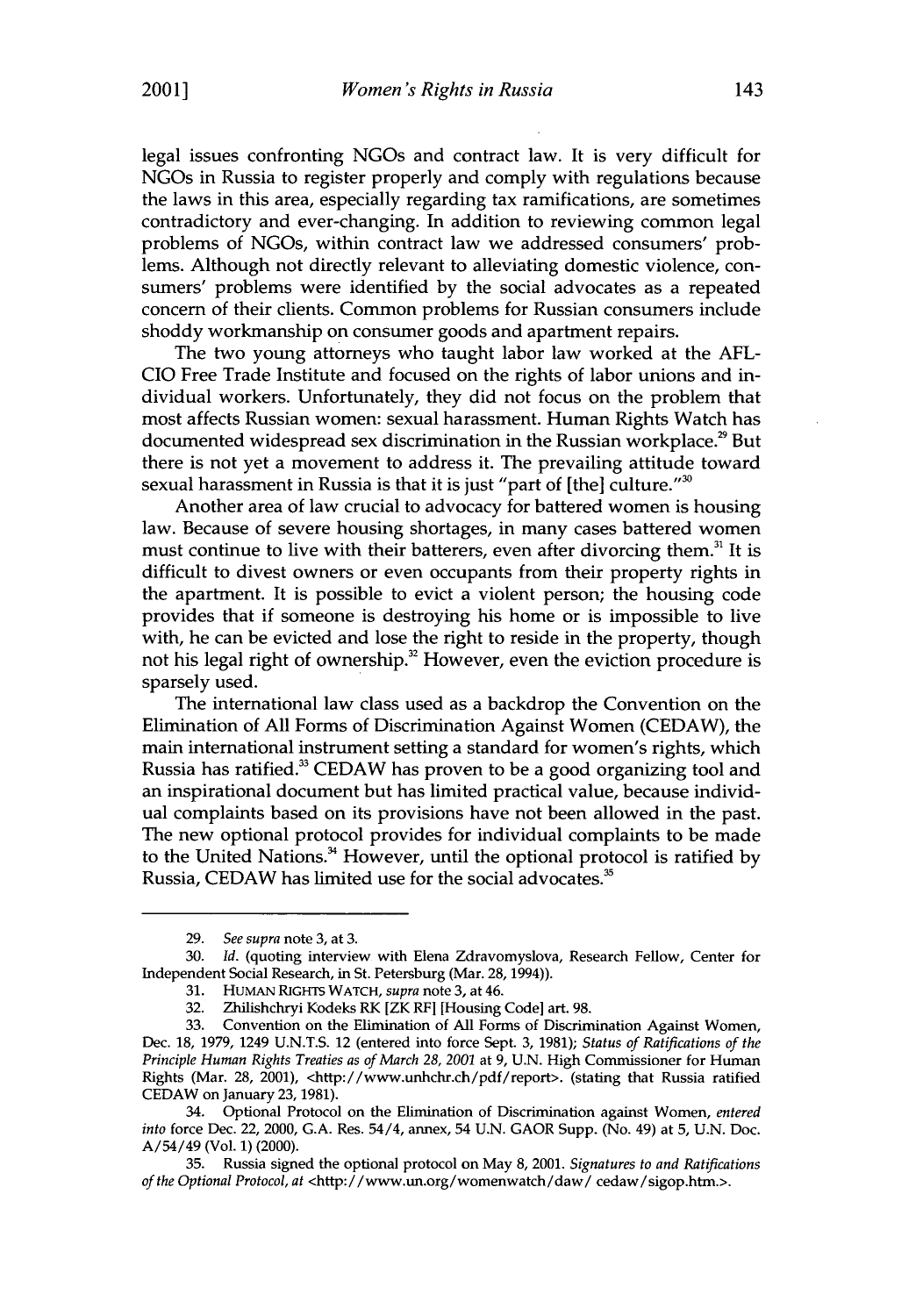The practical component of the international law class focused on the procedure for filing a claim with the European Court of Human Rights (ECHR). This approach is widely used by Russians because of the weakness of their legal and judicial system. Since 1990, Russia has been the single largest source of complaints to the ECHR. In 2000, 1,325 complaints were submitted by Russians, the greatest number from any single country.? Bringing complaints of human rights violations to the ECHR has resulted in successful European Union pressure on Russia to put a moratorium on the death penalty. $37$ 

The legal writing course covered general writing and argumentation skills, argument organization, logic, conclusions, and writing mechanics such as paragraph structure, sentence structure, and punctuation. Each student worked separately to write or rewrite paragraphs and sentences and identify techniques to make arguments more persuasive. They worked in groups to structure an argument using logic and persuasive techniques. This was completely new terrain for them but they struggled with much interest and learned quickly. Much Russian legal writing is almost incomprehensible because of its rambling style and lack of logical progression to a clear conclusion. Much more work needs to be done in this area.

All of the students were given copies of the Codes, which is rare enough in Russia. Simply distributing these materials was an important part of the training, as they are difficult to obtain. Often even judges and lawyers don't have their own Codes. The Codes cost only about fifty cents each, but this is a large amount for the average Russian.<sup>38</sup> In addition, the Codes were simply not printed in large numbers because few people actually bought them.<sup>39</sup>

#### V. RESULTS

Throughout the nine-month program, students reported how they were using the information and skills they had acquired from the Legal

<sup>36.</sup> EUR. CT. H. RTS., INFORMATION NOTE ON THE COURT'S STATISTIcS, 2000 (Jan. 22, 2001), *available at* <http://www.echr.coe.int/BilingualDocuments/infodoc.stats (2001)bil.htm>.

<sup>37.</sup> *See* BBC News, *Yeltsin Pardons Death Row Inmates* (June 3, 1999), *available at* <http:/ /news.bbc.co.uk/hi/english/world/europe/newsid\_360000/360100.stm>.

<sup>38.</sup> The average monthly income for Russians was \$89 in December 2000, compared with **\$66** in the fall of 1999. **U.S.** DEP'T OF **STATE,** 2000 COUNTRY REPORTS **ON** HUMAN RIGHTS PRACTICES: RUSSIA (released Feb. 2001), *available at* <http:/ /www.state.gov/g/drl/rls/hrrpt/2000/eur/index/cfm?docid=877>.

<sup>39.</sup> The printing house where I purchased the Codes frequently ran out, and I had to harass them constantly to get more. I found out that they also had 700 books on international human rights documents, none of which had been requested by anyone in the past. I started buying them to distribute across the country. When the store's supply got down to the last 150 books, they refused to give me any more. I asked why, since no one else had asked for these books for 4 years and I was distributing them to Russians. Their answer was that someone else might want them and they just flatly refused. This is a typical example of what we put up with all the time.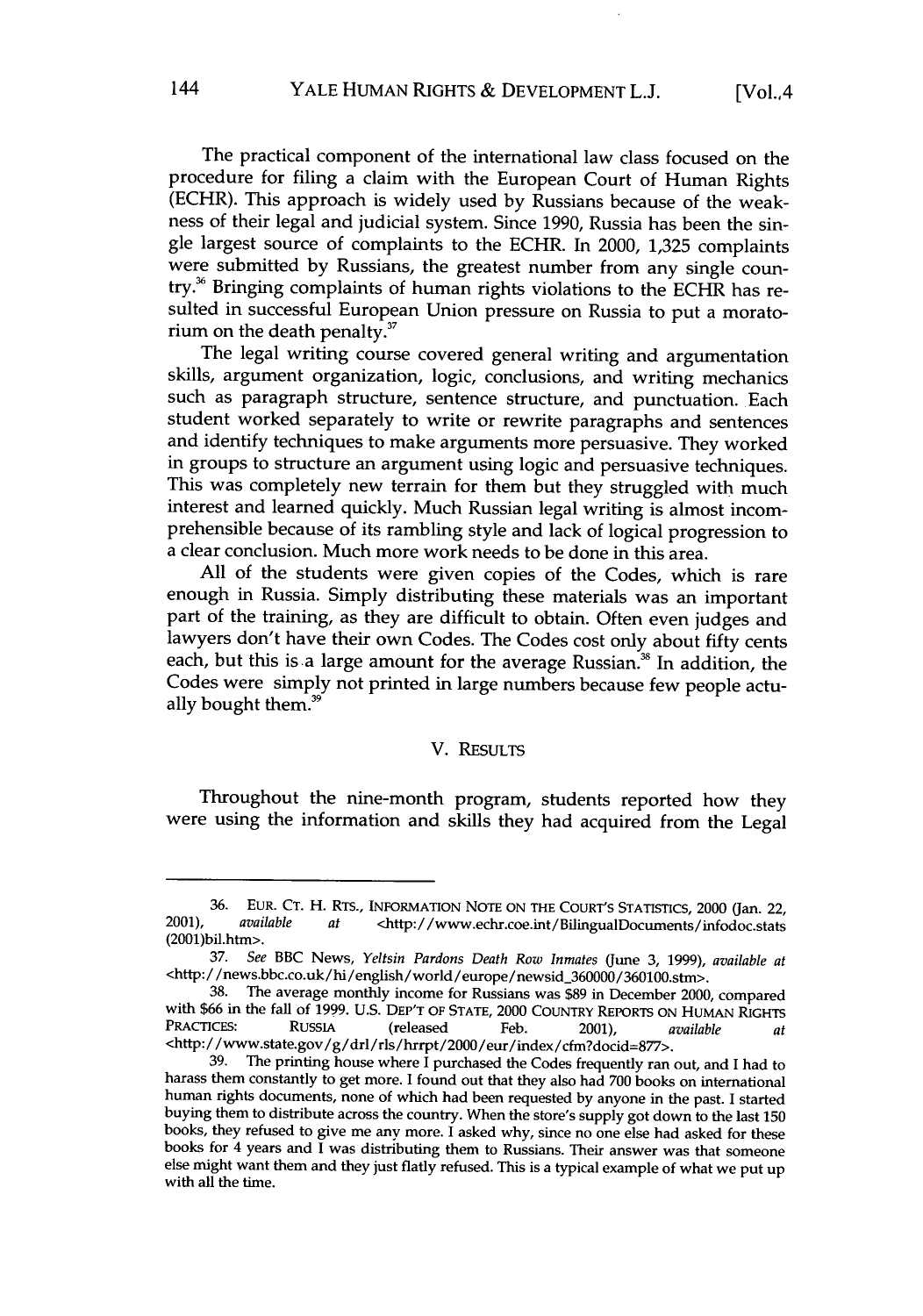Literacy Course." An initial requirement for participation had been that the women "take the information back to their local community" by offering legal courses based on what they learned in the classes. After attending the ten lesson-trainings, several advocates launched their own training programs for non-lawyers defending victims of social violence. To further promote training of new advocates and professionalize the movement, these graduates also discussed forming an association of "social advocates."

The social advocates educated not only new advocates, but also students, health service professionals, law enforcement officers, and the general public. One graduate organized multiple educational sessions on violence against women at the local university and town school. She also established a library with materials on violence against women and women's rights. A second graduate toured the region of Barnaul, holding seminars on women's rights issues that drew more than 150 women. Through informational presentations, another Barnaul advocate persuaded the local legislature to include funding in the city budget to address the problem of domestic violence. An enthusiastic advocate from Tver held several meetings with police about domestic violence and lectured to over 500 students on the topic. She spoke to gynecologists about the health problems of homosexual couples and currently writes a legal column on women's rights in her local newspaper. A graduate from Pskov prepared five television shows on violence against women, while one from Moscow is coordinating a project to educate doctors about violence against women. The latter has organized numerous training sessions in Moscow-for health clinic staff, NGOs, police, prosecutors, and social workers. Finally, the advocate from Yaroslavl conducted 18 hours of training for specialists on domestic violence.

All of the participants reported that the training they received in the course enabled them to increase the quantity and quality of legal advice available in their cities. Five of the graduates handled litigation in court; two of those initiated lawsuits themselves. One woman from Norilsk brought a suit against an orphanage director who was pocketing money designated for the children's lunch (he quickly returned the money upon learning of the suit), and she brought another suit against the police for refusing to respond to a complaint brought on behalf of a woman who had been murdered by her husband. In another city, Penza, a graduate who works for a refugee agency applied the skills she learned to litigate three lawsuits on behalf of refugees, winning two.<sup>41</sup>

Of the seventeen participants who attended the follow-up session, all

<sup>40.</sup> In addition, a follow-up meeting was held in November 2000 in Moscow at the ABA **CEELI** offices. Seventeen of the original twenty-five participants attended, traveling from Moscow, Irkutsk, Penza, Smolensk, Pskov, Tver, Barnaul, Apatity, Yaroslval, Norilsk, Tula, and Vorotynsik.

<sup>41.</sup> Evidently, some of the legal skills taught in the program are useful for social advocacy in many areas beyond women's rights. Thus, improving legal literacy is a tool transferable to other human rights struggles.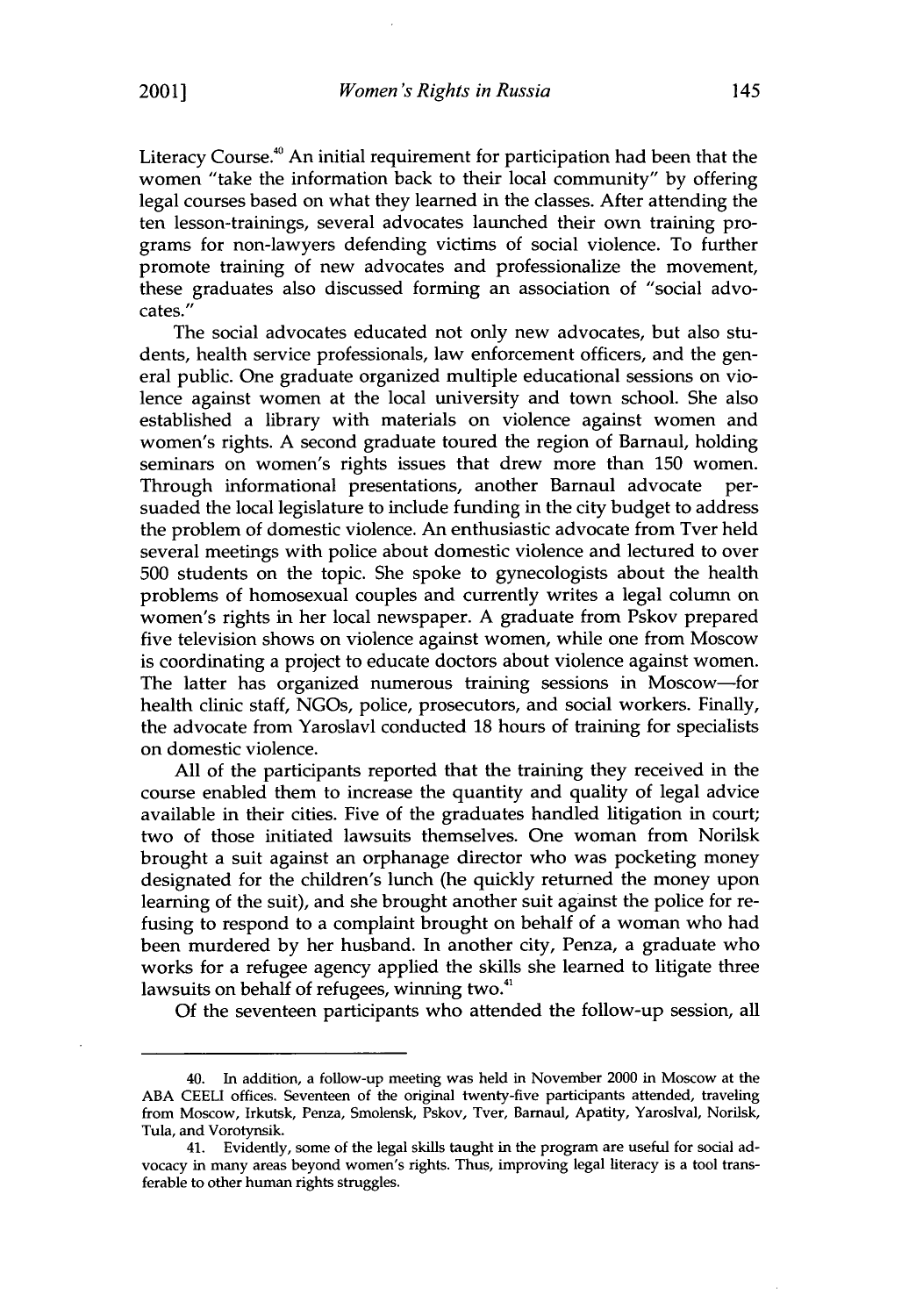reported having provided legal consultations. Several of the women (from Smolensk, Tula, Norilsk, and Vorotynsk) have conducted well over twenty such consultations each.<sup>42</sup> In fact, one advocate from Apatity advertised her consultation service in the newspaper and within a month provided 150 consultations! A particularly zealous graduate from Penza provided 189 consultations in six months, drafting eighty-nine petitions against illegal actions of government officials.

The Legal Literacy Course empowered some of the women to continue in legal and/or political careers. Two of the social advocates applied and were accepted into law school. An advocate from Tver was nominated as a candidate to the local legislature and was ranked second on the party list. She proposed that the legislature adopt a program on the prevention of domestic violence that she herself had designed. Unfortunately, she was not elected. Two women, from Apatity and Penza, were recommended by their local legislatures to be people's assessors (similar to small claims court judges).

The social advocates felt they had a good basic knowledge of the substantive law. Based on their experience providing legal services, they asked for more training on courtroom practice and criminal and civil procedure. Several commented that the training and the certificate provided by ABA CEELI elevated their status in the legal community.

A second Legal Literacy Course with new students is planned for October 2001. The upcoming program will benefit from the lessons learned during the initial round of classes. Primarily, a training session for the instructors is needed to help them master interactive methods of teaching. Students should be given more small group and individual assignments during the lessons to strengthen their understanding of the material. Given a sufficient budget, more time should be allotted to each topic and to addressing more topics.

As mentioned previously, the greatest obstacle to our implementation of the project was a lack of qualified instructors. We can circumvent this problem at present by using previous students as instructors, but building a base of qualified lawyer instructors will be more difficult and will take time. As work on violence against women becomes more widespread in Russia, perhaps we can find attorneys who understand the complexities of the issue

#### VI. CONCLUSION

In countries where the law is perceived as a tool of repression rather than of liberation, teaching existing lawyers to become zealous advocates for human rights is a daunting task. Training a new generation of lawyers is a more promising alternative, but it is time-consuming and does not ad-

<sup>42.</sup> One advocate from Smolensk conducted consultations twice a week, totaling 42 consultations in six months; an advocate from Tula conducted up to 20 weekly consultations; a graduate from Vorotynsk provided **70** consultations; one from Norilsk gave 24 consultations and examined **127** legal problems.